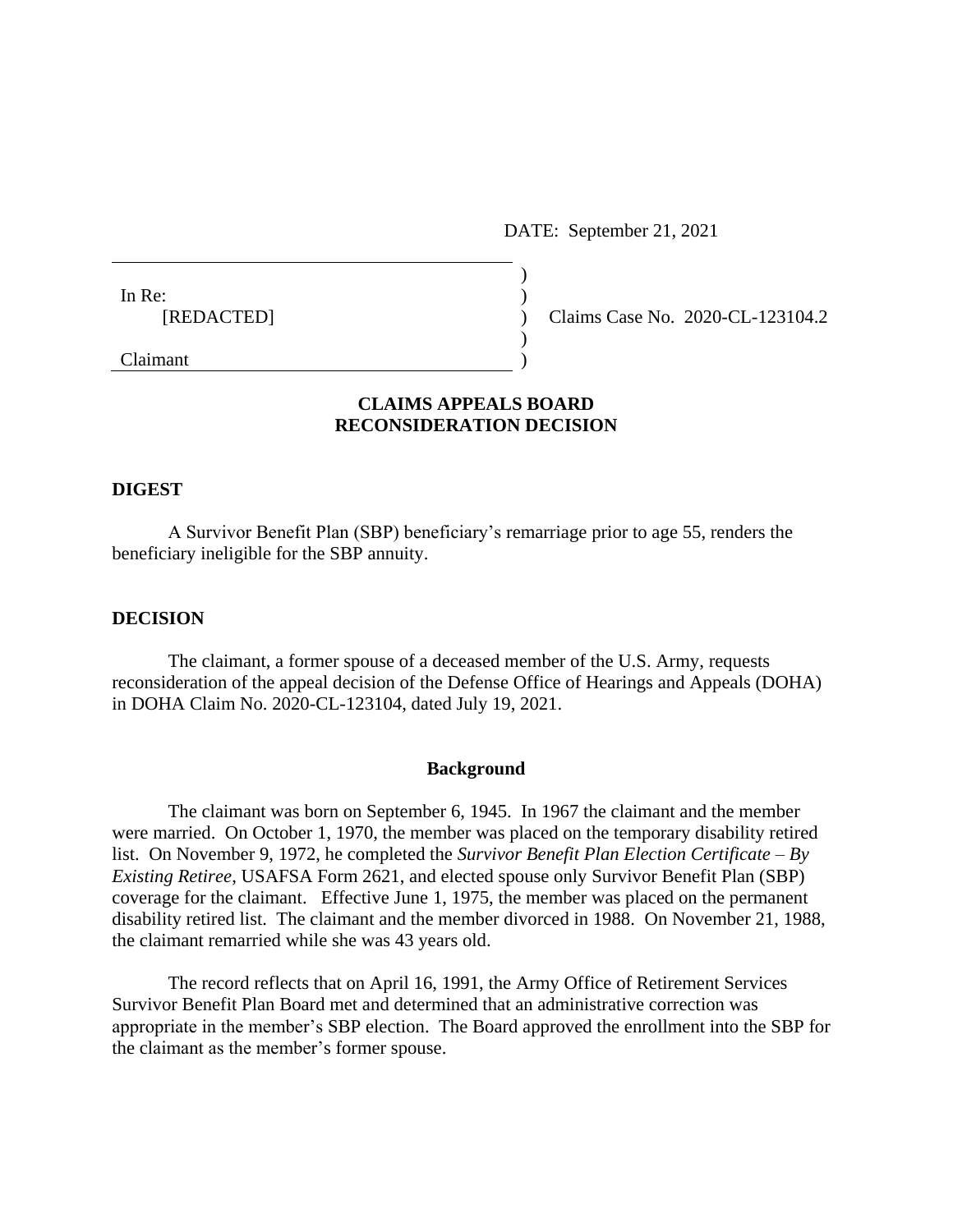The member passed away on April 1, 2019. Upon the member's death, the claimant claimed the SBP annuity as his former spouse. DFAS denied her claim on the basis that she had married prior to her 55<sup>th</sup> birthday. In the appeal decision, the DOHA adjudicator upheld DFAS's denial of her claim for the SBP annuity. The adjudicator explained that under 10 U.S.C. § 1450(b), a former spouse's remarriage prior to age 55 renders the former spouse ineligible for the SBP annuity. She further explained that although DOHA had no authority to allow the claim for the SBP annuity under the law, the claimant may pursue relief outside of DOHA under 10 U.S.C. § 1552, with the Army Board for Correction of Military Records (ABCMR).

In her request for reconsideration, the claimant states that she married the member in 1967 before he went to Vietnam. She states that for his tour of duty he received various medals and commendations. However, upon his return from the war it was discovered that he kidneys were failing. She states that he told her that he was exposed to Agent Orange. She stayed with her husband for 20 years through his sickness and transplants. She completed all his paperwork, fought for his social security benefits, all the while raising their two small children. She states that she continued to care for him after he received a kidney transplant. She put herself through college while her children were in school, and she finally earned her degree even though it was extremely difficult given she was raising her children and taking care of the member at the same time. When they finally got divorced, the only thing she asked of the member was for him to continue to pay for her coverage under the SBP. She states that the member then stopped making payments for her coverage, so she sent the court order and necessary documentation to the Army, and was subsequently granted the former spouse SBP coverage. She further states that the whole time she was corresponding with the Army concerning her coverage, she was never advised of the existence of the rule concerning marrying before the age of 55. She requests that she be granted the SBP annuity.

#### **Discussion**

Claims against the government may be allowed only for expenses authorized by statute or regulation. *See* DOHA Claims Case No. 2020-CL-120504.2 (May 28, 2021).

The SBP, 10 U.S.C. §§ 1447-1455, was established by Congress in 1972 as an income maintenance program for survivors of deceased members of the uniformed services. Under 10 U.S.C. §1450(b), an annuity payable to the beneficiary terminates effective the first day of the month in which eligibility is lost. Section 1450(b) also provides that an annuity for a former spouse shall be paid to the former spouse while she is living or, if the former spouse remarries before reaching age 55, until the former spouse remarries. Therefore, remarriage prior to age 55 renders the former spouse ineligible for the SBP annuity.<sup>1</sup> Section 1450(b) further provides for the resumption of the SBP annuity if the subsequent marriage is terminated by death, annulment

 $\overline{\phantom{a}}$ <sup>1</sup>Prior to the National Defense Authorization Act (NDAA) for Fiscal Year 1987, a SBP beneficiary who remarried before age 60 lost eligibility to the SBP annuity. In 1987 Congress lowered, from 60 to 55, the age at which the former spouse could remarry without losing eligibility to the SBP annuity. *See* Pub. L. No. 99-661, 100 Stat. 3816 (1986). The purpose of this amendment was to provide "military surviving spouses . . . the same considerations as civil service surviving spouses." *See* H.R. REP. NO. 99-718, at 211 (1986).